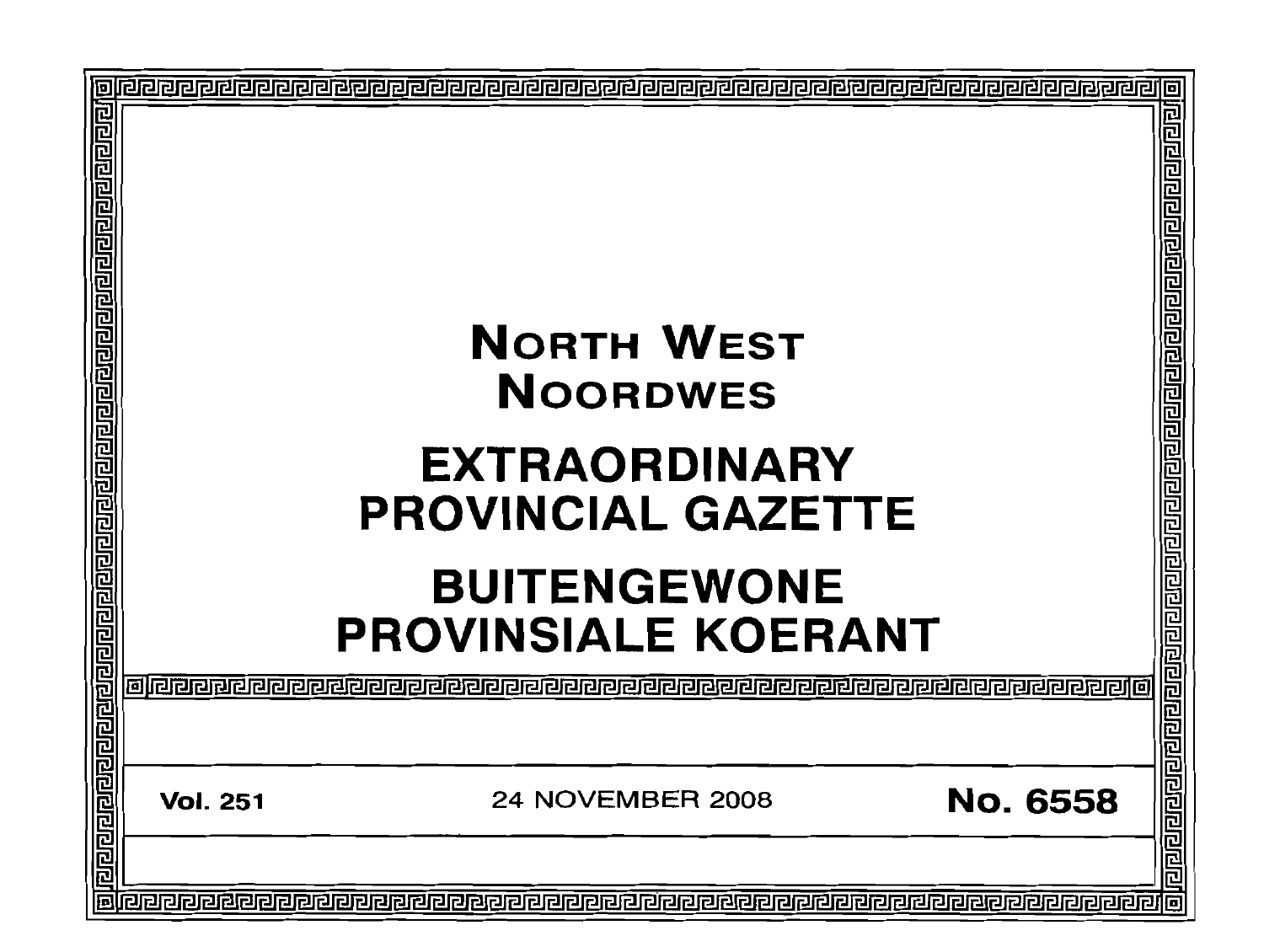## **CONTENTS -INHOUD**

| No. |                                                                                                                       | Page<br>No. | Gazette<br>No. |
|-----|-----------------------------------------------------------------------------------------------------------------------|-------------|----------------|
|     | <b>GENERAL NOTICE · ALGEMENE KENNISGEWING</b>                                                                         |             |                |
| 656 | Development Facilitation Act (67/1995): Establishment of land development area: Portion 77 and Portion 83, farm       |             | 6558           |
|     | 656 Wet op Ontwikkelingsfasilitering (67/1995): Stigting van 'n grondontwikkelingsgebied: Gedeelte 77 en Gedeelte 83, |             | 6558           |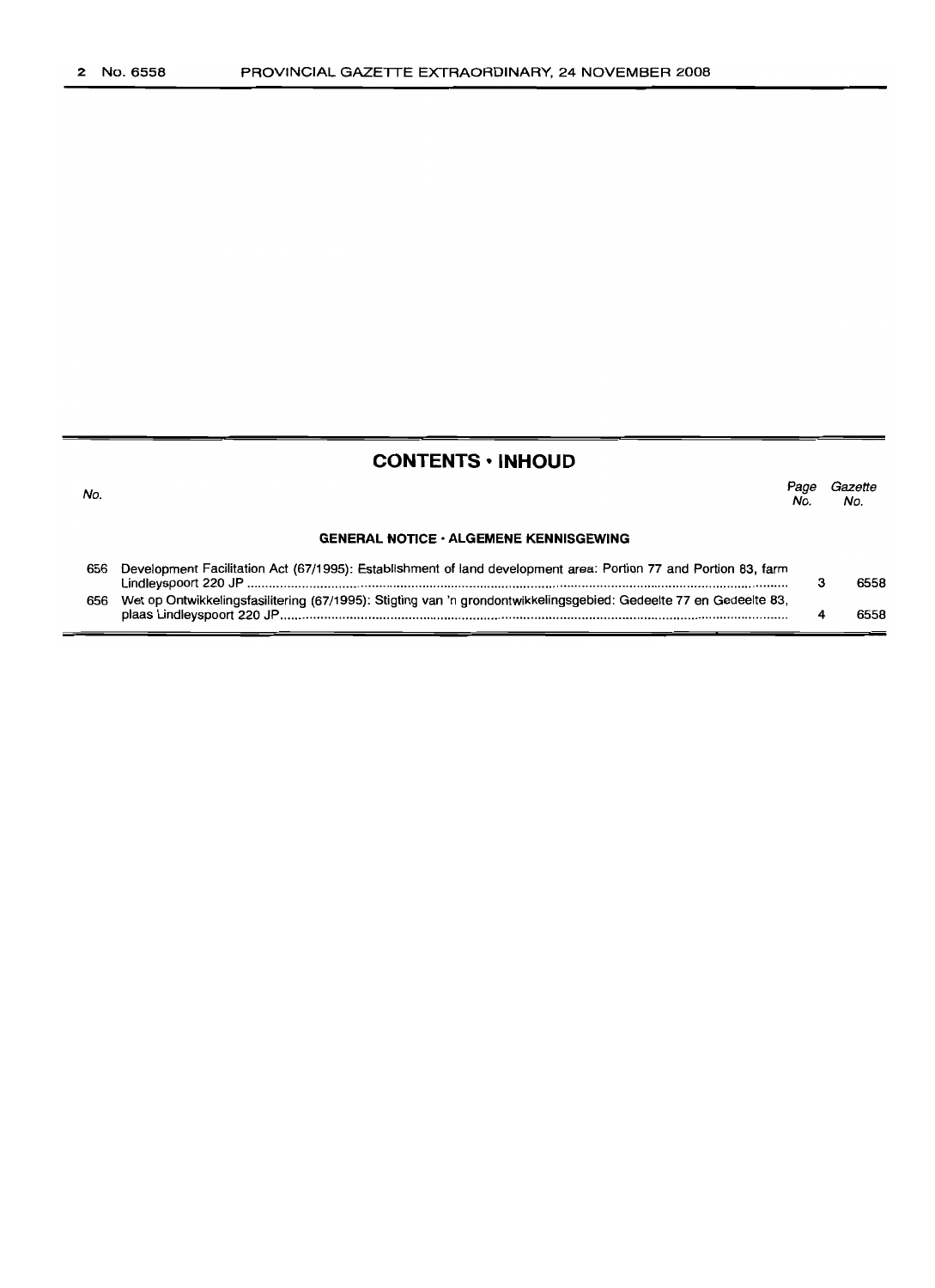# **GENERAL NOTICE • ALGEMENE KENNISGEWING**

#### **NOTICE 656 OF 2008**

#### **NOTICE OF APPLICATION FOR ESTABLISHMENT OF A LAND DEVELOPMENT AREA**

Notice is hereby given that K2M Technologies, on behalf of the applicant Lindleyspoort Eiendomme BK, has lodged an application in terms of the Development Facilitation Act, for the establishment of a land development area on the Remaining Extent of Portion 77 and the Remaining Extent of Portion 83 of the farm Lindleyspoort 220 JP in the Kgetlengrivier Municipality.

The proposed development will consist of the following:

- 35 x Residential Erven at a density not exceeding 1,3 erven per hectare
- 5 x Erven for Private Open Space
- 1 x Erf for a private road

The relevant plans, documents and information are available for inspection at the Swartruggens library during business hours for a period of 21 days from the  $11<sup>th</sup>$  of November 2008 (date of first publication of this notice).

The application will be considered at a Tribunal hearing to be held at the offices of the Department of Water Affairs and Forestry at the Lindleyspoort Dam on the 25<sup>th</sup> of February 2009 at 10:00am. The pre-hearing conference will be held at the offices of the Department of Water Affairs and Forestry at the Lindleyspoort Dam on 18 February 2009 at 10hOO.

Any person having an interest in the application should please note:

- 1. You may within a period of 21 days from the date of the first publication of this notice, provide the designated officer with your written objections or representations; or
- 2. If your comments constitute an objection to any aspect of the land development application, you must appear in person or through a representative before the Tribunal on the date mentioned above.

Any written objection or representation must be delivered to the Designated Officer at the North West Department of Developmental Local Government and Housing at the Ramosa Riekert Building corner of Albert Luthuli and Gerrit Martiz Streets Potchefstroom. You may contact the Designated Officer if you have any queries at the following contact details:

Mr. N Claassen Private Bag X1213 Potchefstroom 2520 Telephone Number: 018 297 5011 Fax Number: 018 297 7956